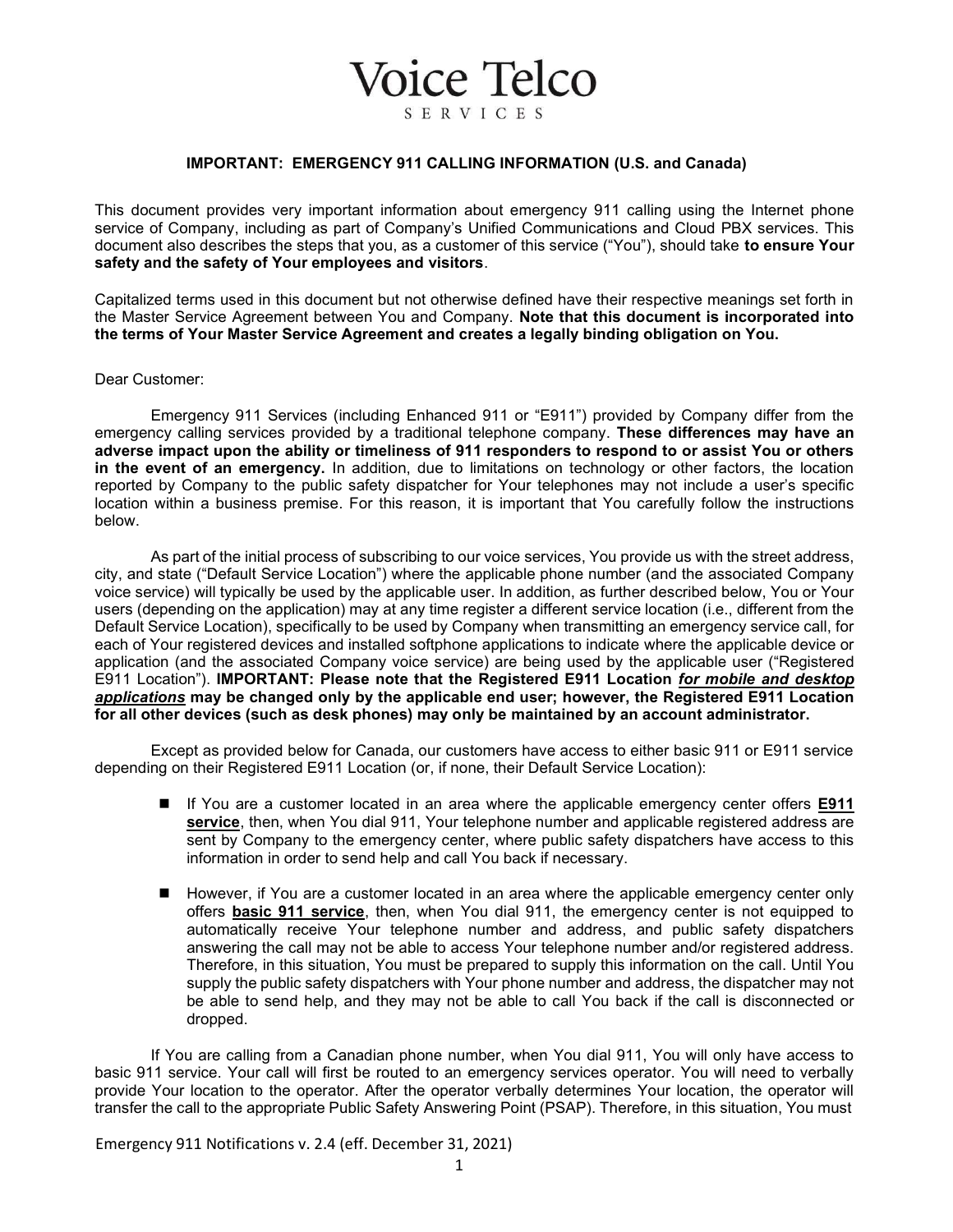be prepared to supply Your telephone number and/or registered address on the call. Until You supply this information to the operator, the operator may not be able to send help and may not be able to call You back if the call is disconnected or dropped.

For the purposes of 911, and to ensure the safety of You, Your employees, and Your visitors:

- You must register with Company the Default Service Location (the physical location where the applicable phone number (and the associated Voice Telco Services voice service) will typically be used by the applicable user) at the time of initial subscription to the voice service. It is Your responsibility to confirm the accuracy of Your Default Service Location upon initial registration, and upon any further changes, additions, or transfers of phone numbers or phone devices. You can do this by using Your online account portal; and
- You or Your users (depending on the application) must register with Voice Telco Services the Registered 911 Location (the physical location, for each device or softphone application, where our service is then being used), whenever that location changes from time to time. It is Your users' responsibility to confirm the accuracy of the Registered 911 Location associated with each device and softphone application, including, with respect to mobile and desktop applications, updating such address within the voice service application whenever the physical location to which service is provided to the applicable mobile or desktop application changes from time to time.

We will register both the Registered 911 Location (for each device or softphone application) and the Default Service Location (for each user or phone number). It is Your and Your users' responsibility, when a user uses the Company voice services in a different location than the Default Service Location or the Registered 911 Location, to promptly update the applicable address(es) that are registered with Company. It is also Your responsibility to require each user to provide Company with their specific location within Your premises in the event of an emergency. If You (or Your users, as applicable) do not update the Registered 911 Location (or, if no Registered 911 Location is provided, the Default Service Location), Your 911 calls may be directed to an emergency center near Your old registered service address (instead of the new location), which may result in 911 responders being delayed in responding, or unable to respond, to the reported emergency. You may register only one Registered 911 Location at a time for each device or softphone application, and You may register only one Default Service Location for each phone line or user. To be clear, You or Your users (depending on the application) must re-register the Registered 911 Location with Company each time the user changes the physical location to which voice services are provided to the applicable device or softphone application. Please note that this is standard and customary practice for any Internet-based voice service, and it is designed to keep You, Your employees, and Your visitors safe in case of an emergency.

With Company's Unified Communications service, You have the ability to connect Your voice service to multiple devices and endpoints. Please note the following important service limitations with regard to the use of such devices or endpoints:

- Note that You or Your users must register the correct Registered 911 Location address for each separate device or softphone application within the Company application (e.g., home phone, office phone, mobile device application, etc.).
- Emergency 911 calls are supported from Company's Unified Communications mobile application as follows:
	- $\circ$  Except as provided below for Canada, emergency 911 calls placed through Company's Unified Communications mobile application will be processed (e.g., routed to a local Public Safety Answering Point (PSAP)) using the Registered 911 Location address registered with Company for the mobile application (or, if no Registered 911 Location has been provided to Company, the Default Service Location registered with Company for the applicable phone number or user). Therefore, if the caller is not physically located at that Registered 911 Location (or Default Service Location, as applicable), the call may be routed to a PSAP that is not local to the caller's then-current location, and the caller will

Emergency 911 Notifications v. 2.4 (eff. December 31, 2021)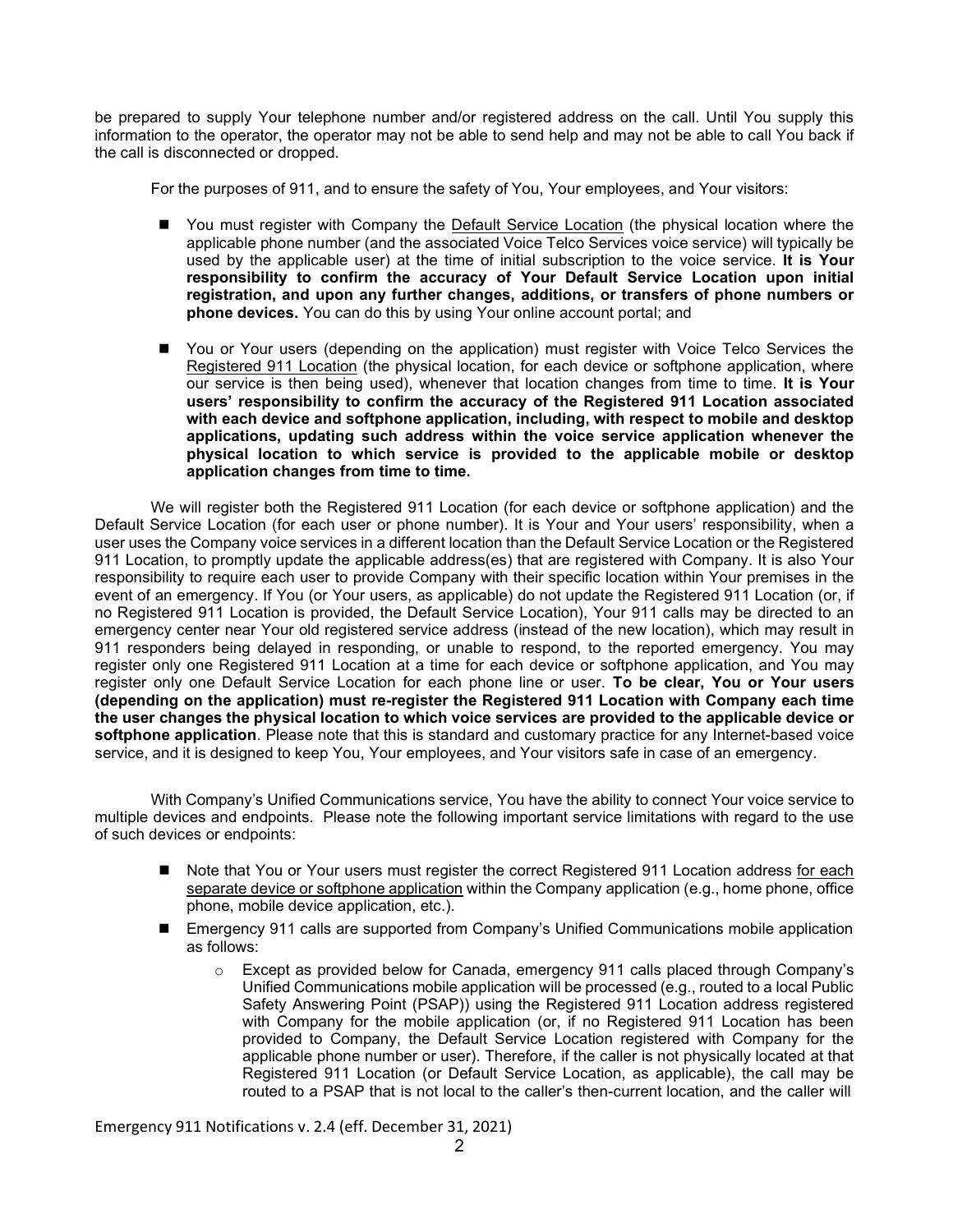need to verbally provide his/her location to the emergency responder. As a result, there is a risk of delay in the processing of emergency 911 calls placed through the mobile application (due to calls being incorrectly routed and additional handling and transfer time), as well as a risk that the emergency service providers may not be able to identify the caller's location (and thus not be able to provide the emergency services needed by the caller) if the caller is unable to verbally communicate his/her location; and any of these events may result in the caller not receiving the emergency services they require in a timely manner, or at all. It is solely the responsibility of You and Your end users (and not the responsibility of Company) to ensure that the correct and current Registered 911 Location and Default Service Location for the Company's Unified Communications mobile application are maintained at all times within Company's systems.

- o In Canada, all emergency 911 calls placed through Company's Unified Communications service, including the Unified Communications mobile application, will first be routed to an emergency service operator, which will transfer the call to the appropriate PSAP after verifying the caller's location. As a result, there is a risk of delay in the processing of emergency 911 calls due to additional handling and transfer time. In addition, if the caller is unable to communicate his/her location to the operator, the operator may not be able to route the call to the appropriate PSAP. Thus the caller may not receive emergency services he/she requires in a timely manner, or at all.
- Company recommends that any emergency 911 calls placed on a mobile device be made using the mobile phone's native dialer, instead of through the Unified Communications mobile application, as the mobile carrier infrastructure is better able to obtain and provide accurate location information to enable the call to be routed to the most appropriate PSAP.

911 service over Internet-based voice service has several limitations. Such limitations, including those discussed above, may prevent You from making emergency calls and include but are not limited to any of the following:

- Loss of electrical power
- Loss of Internet connection for any reason
- Termination of Your account by your broadband ISP or by Company
- Defective or misconfigured customer premises equipment or software
- Network congestion
- Delays in updating the applicable Registered 911 Location or Default Service Location on file with Company
- Non-voice equipment, such as security systems and medical monitoring equipment
- Relocating the equipment outside of the jurisdictions permitted by the Master Service Agreement and applicable product schedules
- Simultaneous use of one line with multiple pieces of equipment
- The failure of the emergency response center to answer Your calls
- Failures of third parties responsible for routing 911 calls

You should advise all of Your employees, invitees, guests, visitors, and every other person who visits Your facility and/or who may make calls using the service of the limitations described above.

In some cases, emergency calls may not be routed to the designated emergency center in Your area. Rather, an emergency call may be routed to an alternative emergency center that may not have access to any or all of Your Registered 911 Location or Default Service Location information. Consequently, a user should be prepared to provide sufficient information with respect to their physical location to a public safety dispatcher. This method may delay the dispatch of emergency personnel to the user's location. If the emergency call is disconnected for any reason prior to the time the user has provided a location and callback number, emergency personnel will have no way to contact the user or determine the user's identity or location, and the user should immediately redial 911.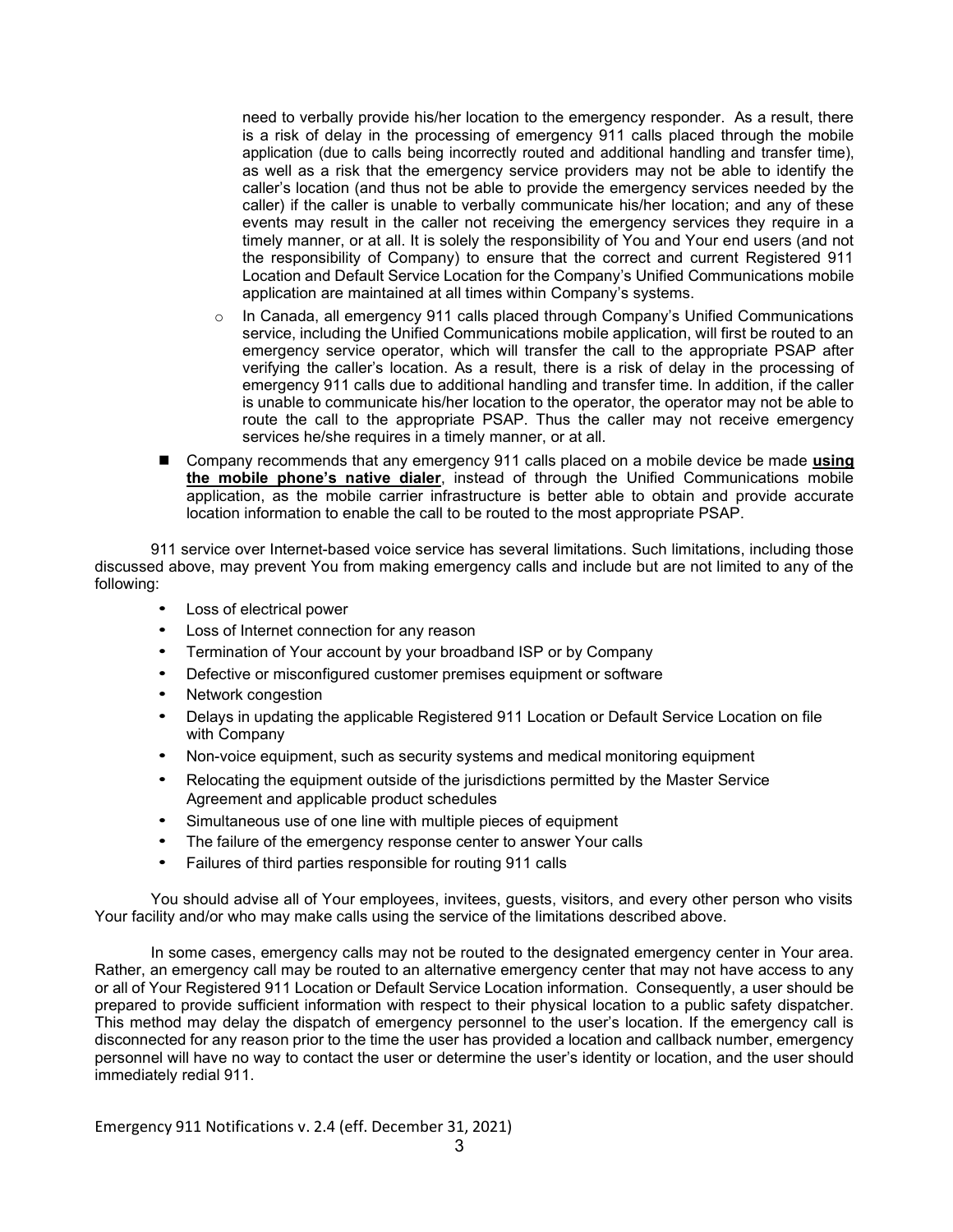It is important that You place the stickers shipped with the phones purchased from Company, or the label (accessible in the document entitled "E911 Notifications" found at https://www.gobsb.com/legal) for phones You supplied yourself, next to all devices which use the Company service, including all session initiation protocol ("SIP") telephones, analog telephone adapters and telephones attached to an analog telephone adapter having the capability of connecting to our service, as well as all computers having softphone software installed. The sticker or label should be conspicuously located near or on each device so that a caller can easily see it. Failure to situate a sticker or label near or on each device may result in a caller not knowing that he/she may not be able to reach 911 in the event of an emergency.

You acknowledge and agree that if You are not comfortable with the limitations of Company's 911 service, that You should always have an alternative means of accessing emergency service. To ensure that You and Your Users have access to emergency services, You acknowledge and accept that it is Your sole responsibility to purchase, from a third-party separately from Company, traditional wireless or landline telephone service as a backup means of completing emergency calls. If the Service is used in a home office environment, it is not intended to be used for personal, residential, nonbusiness or nonprofessional commercial use. A home office user must provide alternative arrangements for residential emergency calls.

To check Your 911 activation status, log in to Your account or dial support from Your Company phone.

**Enclosure**